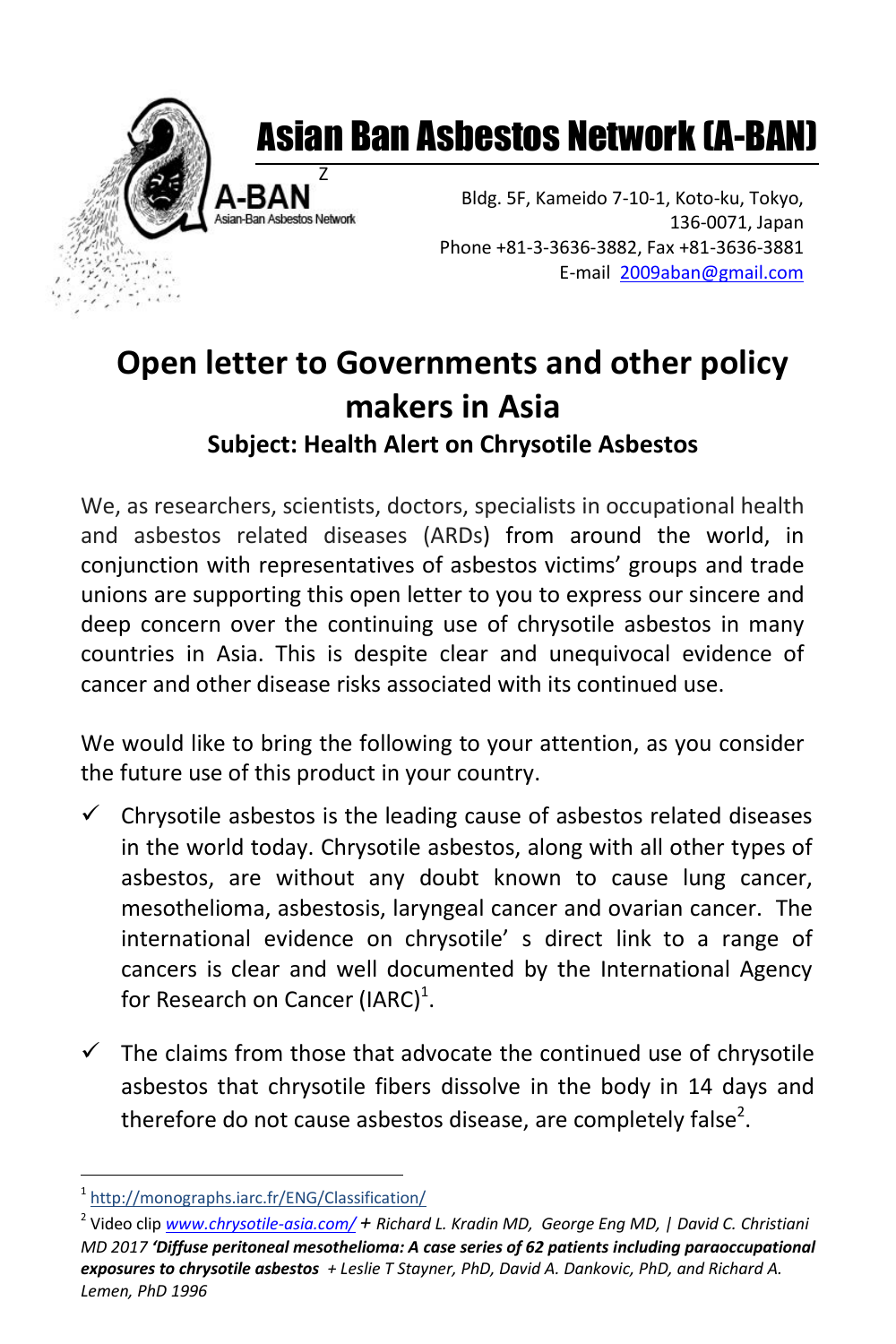- $\checkmark$  The claims from those that advocate continued use of chrysotile asbestos that 80% of the world still use chrysotile asbestos is false. The majority of countries in the world either have formally banned chrysotile or no longer use it in manufacturing because of its deadly cancer legacy for workers and communities. Only 87 countries reported any consumption in 2015 of raw asbestos and most of these consumed very small amounts. Fewer than 15% of the 195 countries belonging to the UN used more than 1,000 tons of chrysotile asbestos in 2015. In that year, just seven countries in the world used more than 50,000 tons (i.e. China, India, Indonesia, Vietnam, Uzbekistan, Russia and Brazil). Asia is now the last major region consuming chrysotile asbestos, with more than 75% of the world's annual consumption<sup>3</sup>.
- $\checkmark$  The ILO Labour Conference of all member states in 2006, declared the elimination of the future use of asbestos as the most effective means to protect workers from asbestos exposure and to prevent future ARDs. 4
- $\checkmark$  The WHO has repeatedly stated 'the most efficient way to eliminate asbestos-related diseases is to stop using all types of asbestos'<sup>5</sup>
- $\checkmark$  There is no 'safe use' of asbestos that can be ensured across the supply chain. Evidence continues to show that national burdens of ARDs are directly proportional to national consumption of asbestos. This is supported by findings that the heavy burden of ARDs in industrialized countries is attributable to their consumption of asbestos several decades earlier, despite all attempts to ensure the "safe use" of asbestos $6$ .
- $\checkmark$  The global burden of deaths attributable to asbestos has been estimated by Global Burden of Disease at over 222,000 persons

l

*Occupational Exposure to Chrysotile Asbestos and Cancer Risk: A Review of the Amphibole Hypothesis +* [Suzuki Y](https://www.ncbi.nlm.nih.gov/pubmed/?term=Suzuki%20Y%5BAuthor%5D&cauthor=true&cauthor_uid=1882849)<sup>1</sup> , [Kohyama N.](https://www.ncbi.nlm.nih.gov/pubmed/?term=Kohyama%20N%5BAuthor%5D&cauthor=true&cauthor_uid=1882849) [Am J Ind Med.](https://www.ncbi.nlm.nih.gov/pubmed?term=Kohyama+N%5Bauthor%5D+AND+translocation+of+inhaled+asbestos&TransSchema=title&cmd=detailssearch) 1991;19(6):701-

<sup>4.</sup>**Translocation of inhaled asbestos fibers from the lung to other tissues. +** Xiaorong Wang,1 Eiji Yano,2 Hong Qiu,1 Ignatius Yu,1 Midori N Courtice,1 L A Tse,1 Sihao Lin,1 Mianzhen Wang 2011 **A 37 year observation of mortality in Chinese chrysotile asbestos workers** 

<sup>&</sup>lt;sup>3</sup> USGS - Estimates Of Global Asbestos Production, Trade, & Consumption In 2015

<sup>4</sup> ILO Resolution on Asbestos 2006

<sup>&</sup>lt;sup>5</sup> Chrysotile Asbestos 2014 WHO [http://www.who.int/ipcs/assessment/public\\_health/chemicals\\_phc](http://www.who.int/ipcs/assessment/public_health/chemicals_phc)

<sup>6</sup> <https://www.ncbi.nlm.nih.gov/pubmed/17350453>